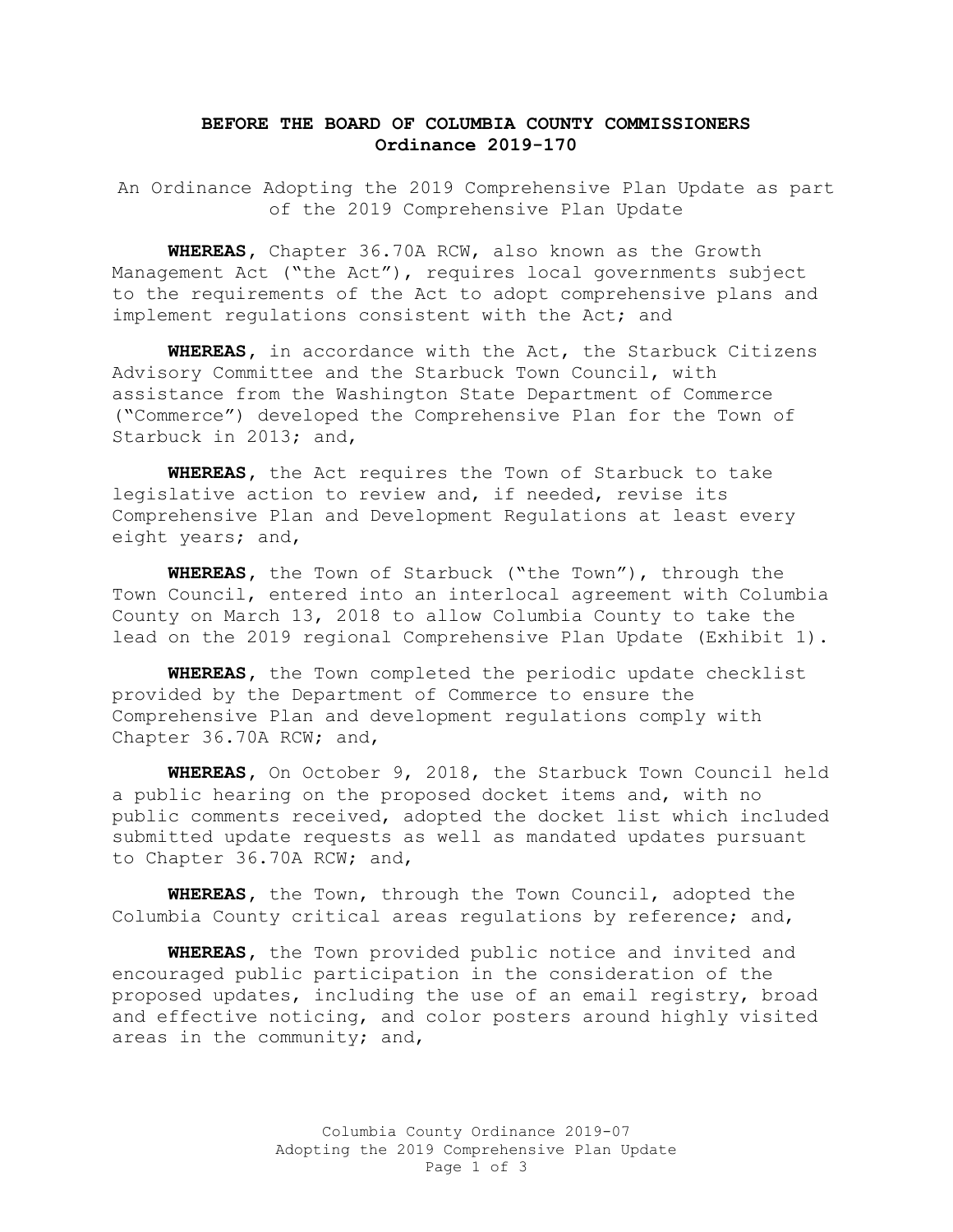**WHEREAS**, On May 28, 2019, the Planning Director transmitted to Commerce the proposed updates as part of the 2019 Period Plan and Code Update; and said transmittal having satisfied the requirements of the Growth Management Act; and,

**WHEREAS,** Commerce received the drafted amendments at least 60 days prior to the anticipated adoption of the updates; and,

**WHEREAS,** on July 25, 2019, Commerce provided a comment letter indicating general acceptance of the draft plan, with no comments requiring additional review or update; and,

**WHEREAS,** under the State Environmental Policy Act ("SEPA"), the Planning Director issued a Determination of Nonsignificance ("DNS") on July 11, 2019; and,

**WHEREAS,** no comments were received regarding the DNS; and,

**WHEREAS,** the Town, through the Town Council, held duly advertised public meetings concerning other associated items and drafts for the 2019 update between October 9, 2018, and May 14, 2019; and,

**WHEREAS,** notice of public hearing was published in the Newspaper of Record on September 26, and October 3, 2019, published on the county website, posted at the County Courthouse, the Planning Department, Starbuck Town Hall, the Starbuck Community Bulletin Board, and the Commissioners' Office at least 14 days prior to the hearing, offering broad and effective noticing of the hearing scheduled for October 8, 2019; and,

**WHEREAS,** at the scheduled public hearing, the Starbuck Town Council considered all testimony for or against the proposed amendments; and,

**WHEREAS,** the Town has successfully completed the periodic update required by RCW 36.70A.130(5); and,

**WHEREAS,** the Town, through the Town Council, thereafter made the recommendation to adopt the draft revisions of the 2019 Comprehensive Plan as presented.

## **NOW THEREFORE BE IT HEREBY ORDAINED BY THE STARBUCK TOWN COUNCIL:**

Section 1: Findings and Conclusions. The Starbuck Town Council bases its findings and conclusions on the entire record of testimony and exhibits. Part of the record considered is the

> Columbia County Ordinance 2019-07 Adopting the 2019 Comprehensive Plan Update Page 2 of 3